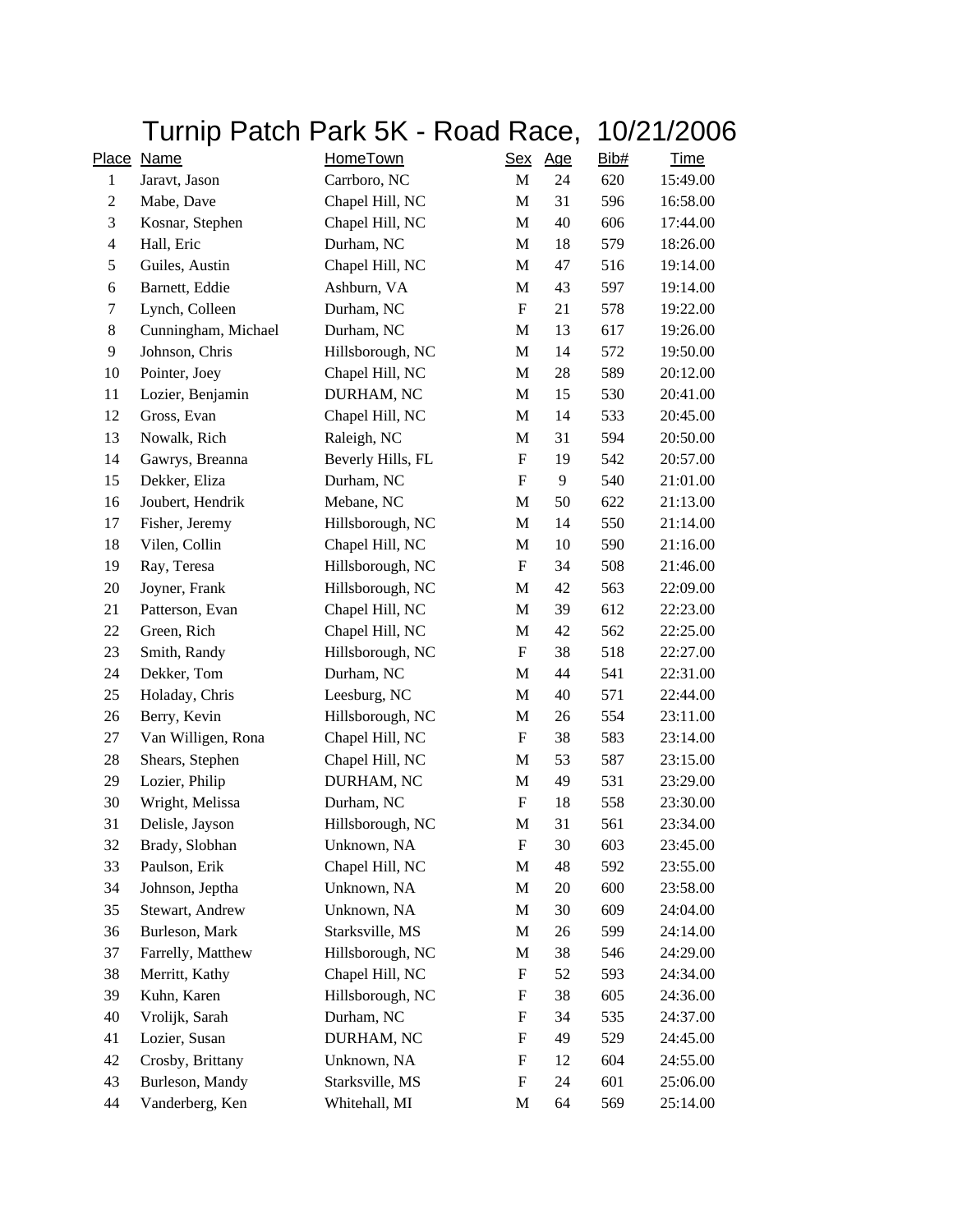| 45     | Clore, Elizabeth       | Clemmons, NC     | $\boldsymbol{\mathrm{F}}$ | 21     | 557 | 25:15.00 |
|--------|------------------------|------------------|---------------------------|--------|-----|----------|
| 46     | Boroski, Chris         | Hillsborough, NC | $\mathbf M$               | 38     | 525 | 25:17.00 |
| 47     | Langlois, Pete         | Unknown, NA      | M                         | 41     | 615 | 25:51.00 |
| 48     | Harris, Sarah          | Hillsborough, NC | $\boldsymbol{\mathrm{F}}$ | 27     | 520 | 25:58.00 |
| 49     | Berrien, Kate          | Hillsborough, NC | $\boldsymbol{\mathrm{F}}$ | 37     | 574 | 25:59.00 |
| 50     | Harrington, Thomas     | Hillsborough, NC | M                         | 13     | 588 | 26:02.00 |
| 51     | Kenyon, Anne           | Unknown, NA      | $\boldsymbol{\mathrm{F}}$ | 35     | 621 | 26:14.00 |
| 52     | Erb, Gene              | Hillsborough, NC | M                         | 49     | 567 | 26:17.00 |
| 53     | Pursell, Zachary       | Hillsborough, NC | M                         | 30     | 584 | 26:17.00 |
| 54     | Gross, Aaron           | Unknown, NA      | M                         | 13     | 625 | 26:18.00 |
| 55     | Piscitelli, Steve      | Unknown, NA      | M                         | 41     | 608 | 26:23.00 |
| 56     | Piscitelli, Debbie     | Hillsborough, NC | $\boldsymbol{\mathrm{F}}$ | 41     | 501 | 26:32.00 |
| 57     | Hodges, Natalie        | Chapel Hill, NC  | F                         | 21     | 543 | 26:32.00 |
| 58     | Powell, Jeremy         | Unknown, NA      | M                         | 26     | 585 | 26:44.00 |
| 59     | Knight, Larry          | Hillsborough, NC | M                         | 63     | 509 | 26:51.00 |
| 60     | Weed, Melanie          | Durham, NC       | $\boldsymbol{\mathrm{F}}$ | 30     | 580 | 27:10.00 |
| 61     | Jackson Sanborn, James | Durham, NC       | M                         | 33     | 586 | 27:22.00 |
| 62     | Shaw, Duncan           | Unknown, NA      | M                         | 44     | 624 | 27:34.00 |
| 63     | Hicks, Richard         | Hillsborough, NC | M                         | 61     | 566 | 27:38.00 |
| 64     | Gerbeth Jones, Susan   | Unknown, NA      | $\boldsymbol{\mathrm{F}}$ | 50     | 616 | 27:40.00 |
| 65     | Kiehle, Katie          | Hillsborough, NC | F                         | 43     | 515 | 27:45.00 |
| 66     | Parker, Allie          | Chapel Hill, NC  | F                         | 9      | 619 | 27:47.00 |
| 67     | Geib, Kristi           | Hillsborough, NC | F                         | 35     | 591 | 27:48.00 |
| 68     | Seys, Jeanne           | Hurdle Mills, NC | $\boldsymbol{\mathrm{F}}$ | 41     | 523 | 28:07.00 |
| 69     | Shaw, Richard          | Hillsborough, NC | M                         | 48     | 510 | 28:15.00 |
| $70\,$ | Reid, Holly            | Hillsborough, NC | F                         | 45     | 511 | 28:37.00 |
| 71     | Fleming, Adalyn        | Hillsborough, NC | $\boldsymbol{\mathrm{F}}$ | $\tau$ | 555 | 28:38.00 |
| 72     | Fleming, Chris         | Hillsborough, NC | M                         | 37     | 556 | 28:42.00 |
| 73     | Crosslin, Rachel       | Unknown, NA      | $\boldsymbol{\mathrm{F}}$ | 35     | 607 | 28:44.00 |
| 74     | Cobb, Greg             | Hillsborough, NC | M                         | 40     | 517 | 28:49.00 |
| 75     | Cobb, Jennifer         | Hillsborough, NC | ${\bf F}$                 | 31     | 527 | 28:49.00 |
| 76     | Waitt, Angie           | Hillsborough, NC | $\boldsymbol{\mathrm{F}}$ | 36     | 505 | 28:52.00 |
| 77     | Boroski, Jennifer      | Hillsborough, NC | F                         | 36     | 526 | 29:12.00 |
| 78     | Jones, Karen           | Hillsborough, NC | F                         | 41     | 524 | 29:13.00 |
| 79     | Fox, Sylie             | Hillsborough, NC | F                         | 40     | 506 | 29:47.00 |
| 80     | Houck, Susan           | Chapel Hill, NC  | F                         | 46     | 512 | 29:56.00 |
| 81     | Houck, Emilie          | Chapel Hill, NC  | F                         | 12     | 514 | 29:57.00 |
| 82     | Koch, Jeremy           | Chapel Hill, NC  | M                         | 29     | 602 | 30:06.00 |
| 83     | Gaddy, John            | Unknown, NA      | M                         | 30     | 610 | 30:56.00 |
| 84     | Herman, Lauren         | Hillsborough, NC | F                         | 37     | 537 | 31:31.00 |
| 85     | Cuper, Prudence        | Durham, NC       | F                         | 35     | 549 | 31:43.00 |
| 86     | Docherty, Sharron      | Hillsborough, NC | F                         | 44     | 538 | 32:08.00 |
| 87     | McCormick, Bill        | Hillsborough, NC | M                         | 61     | 623 | 32:18.00 |
| 88     | Myers, Elizabeth       | Durham, NC       | F                         | 25     | 553 | 32:20.00 |
| 89     | Pittman, Sandy         | Unknown, NA      | F                         | 28     | 611 | 32:28.00 |
| 90     | Ringel, Sarah          | Hillsborough, NC | F                         | 48     | 598 | 32:37.00 |